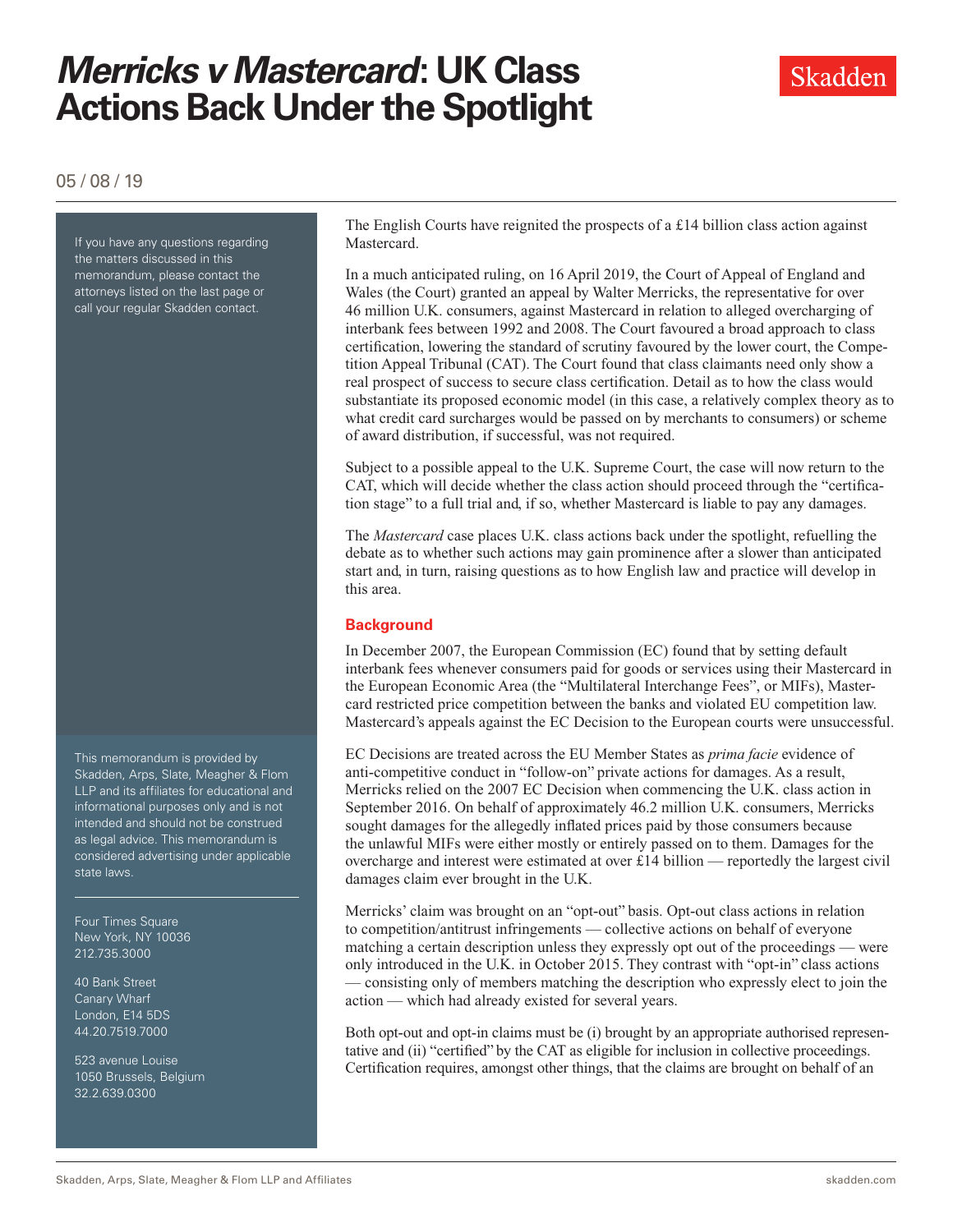# *Merricks v Mastercard***: UK Class Actions Back Under the Spotlight**

identifiable class of persons, raise common issues and are "suitable" to be brought in collective proceedings. If the CAT is satisfied that the conditions are met, it *may* make a "collective proceedings order" (CPO), thus allowing the claim to proceed to a full trial.

For two principal reasons, in July 2017 the CAT refused to grant Merricks a CPO. First, the CAT was unconvinced that expert evidence could adequately demonstrate the "pass-on" of MIFs from merchants to consumers, so as to justify the aggregate damages claimed. Merricks had attempted to rely on a "top-down" approach to calculate the total overcharge to consumers, and therefore the total damages appropriate, but the CAT was not persuaded that sufficient information to support this approach existed. Second, Merricks' proposed method of distributing damages — calculating the aggregate amount attributable to each year from 1992 through 2008 and distributing that on a *per capita* basis to each individual falling within the class in the given year — would not have correlated to each individual's loss, thus contradicting the compensatory principle of damages for torts under English law.

## **Court of Appeal Decision**

### **Pass-On**

The Court said that a proposed class representative need only demonstrate that a claim has a "real prospect of success" at the certification stage. In support, the Court cited several Canadian authorities (*Pro-Sys v. Microsoft*, in particular), noting that the similarities with the English class action regimes were "obvious". The Court endorsed top-down calculations of aggregate damages even though they did not require proof of individual losses — to insist on such proof would "run counter to the provisions" of the U.K. regime.

Applying this standard, Merricks only needed to convince the CAT that both (i) the expert methodology concerning pass-on of MIFs to consumers was "capable" of assessing the level of pass-on and (ii) the data to operate that methodology would, or would likely, exist at trial. Merricks did not need to produce or identify all of the relevant evidence. Instead, an analysis of pass-on to consumers on an individual basis is "unnecessary when what is claimed is an aggregate award", and pass-on to consumers "generally satisfies the test of commonality of issue necessary for certification". Nor did the certification stage require a "mini trial", which was, in the Court's opinion, "more or less what occurred" before the CAT. In sum, the Court said the CAT had misdirected itself as to the applicable test for certification and "demanded too much" of Merricks for that stage of the case.

### **Distribution of Damages**

The Court noted the absence in the relevant legislation of any requirement that aggregate damages should be distributed according to what an individual claimant has lost. Although such a compensatory system "will probably be the most obvious and suitable" distribution method in cases where each individual's loss is readily calculable, it is not mandatory. If such a prerequisite did exist, then the power to make an aggregate award would be "largely negated" in class actions of this kind.

As the CAT "clearly did" consider that an aggregate award had to be distributed to claimants so as to restore individual loss suffered by them, the Court concluded that its approach was both "premature and wrong".

### **Comment**

The Court's judgment appears to significantly lower the initial threshold for class actions to proceed in the U.K. Class representatives need only establish a "real prospect of success" — a relatively low bar to overcome, particularly given the significant time and costs incurred in class actions.

Although the Court's judgment endorsed the Canadian view that certification is a continuing process, in practice this may provide cold comfort to parties. The suggestion by the Court that terminating a class action "once the pleadings, disclosure and expert evidence are complete and the Court is dealing with reality rather than conjecture" does not fully reflect the fact that completing the pleadings, disclosure and expert evidence stages in litigation is a costly and time-consuming exercise. Class representatives and their funders should take note of the potentially significant liability to pay adverse costs if the CPO is revoked after completing such expensive steps in the process.

Only time will tell whether the Court's judgment results in an increase in the number of class actions commenced in the U.K.; however, developments should be monitored closely. Thus far, no opt-out claim has proceeded beyond the certification stage. However, with a low bar to entry, and in a climate where the subject matter for anticompetitive behaviour continues to be widened by the U.K. anti-trust regulator, the Competition and Markets Authority, there may follow a noticeable uptick in U.K. class action litigation.

Of further note is the Court's departure from the compensatory principle of damages for torts under English law, by allowing a distribution of damages that does not correspond to a particular individual's loss. The acceptance of this principle is a significant development in English law and creates novel ground for the English courts and practitioners alike.